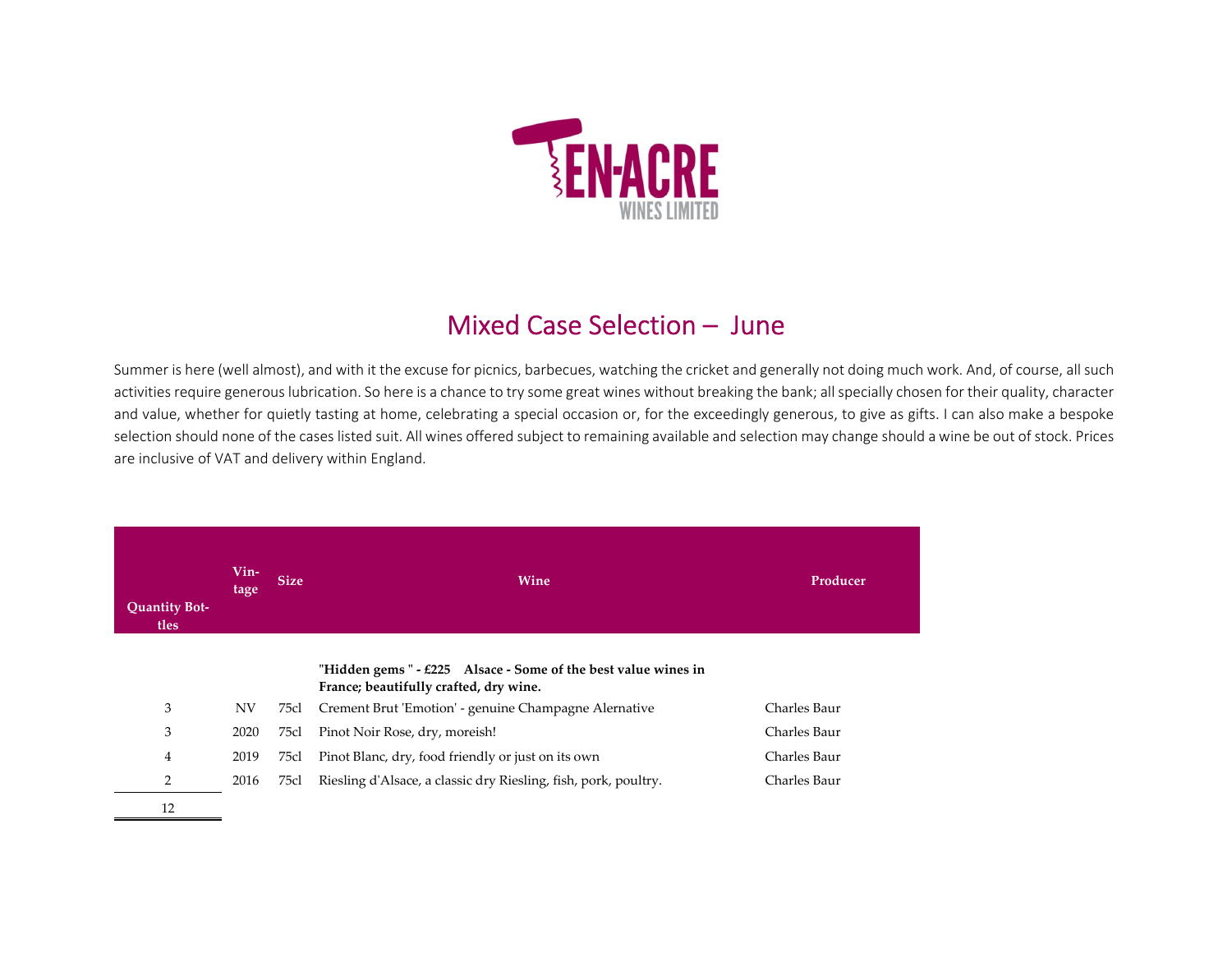|    |      |      | "In the Pink" $£195$ Part of the campaign to bring back real rosé                                                                                                                                                                                                                          |                                      |
|----|------|------|--------------------------------------------------------------------------------------------------------------------------------------------------------------------------------------------------------------------------------------------------------------------------------------------|--------------------------------------|
| 2  | 2020 | 75cl | Rosato di Toscano                                                                                                                                                                                                                                                                          | Rocca di Montegrossi                 |
| 2  | 2021 | 75cl | Sancerre Rosé                                                                                                                                                                                                                                                                              | A et S Dezat                         |
| 2  | 2020 | 75cl | <b>Pinot Noir Rose</b>                                                                                                                                                                                                                                                                     | Charles Baur                         |
| 2  | 2021 | 75cl | Bordeeaux Rosé                                                                                                                                                                                                                                                                             | Chateau La Tour de By                |
| 4  | 2021 | 75cl | Cotes de Provence Rosé                                                                                                                                                                                                                                                                     | Chateau Montaud                      |
| 12 |      |      |                                                                                                                                                                                                                                                                                            |                                      |
|    |      |      |                                                                                                                                                                                                                                                                                            |                                      |
|    |      |      | Taste of Terlano - £315 One of Italy's finest Wineries                                                                                                                                                                                                                                     |                                      |
| 1  | 2019 | 75cl | Nova Domus                                                                                                                                                                                                                                                                                 | Cantina Terlano                      |
| 3  | 2019 | 75cl | Pinot Bianco Classico                                                                                                                                                                                                                                                                      | Cantina Terlano                      |
| 3  | 2021 | 75cl | Sauvignon Blanc Winkl                                                                                                                                                                                                                                                                      | Cantina Terlano                      |
| 3  | 2021 | 75cl | Terlaner Cuvée                                                                                                                                                                                                                                                                             | Cantina Terlano                      |
| 2  | 2019 | 75cl | Monitol Pinot Noir                                                                                                                                                                                                                                                                         | Cantina Terlano                      |
| 12 |      |      |                                                                                                                                                                                                                                                                                            |                                      |
|    |      |      |                                                                                                                                                                                                                                                                                            |                                      |
|    |      |      | The Picnic Case - $\pounds 215$ . Belleville's Brouilly is what all wines from this<br>lovely village should be, made for light foods, cheese and all this pic-<br>nic. This rosé is from the Pierreview AC, in western Provence near the<br>Massif des Maures. Refined and food friendly. |                                      |
| 6  | 2021 | 75cl | Côtes de Provence Rosé Pierrefeu AC 'Terres de Ravel'                                                                                                                                                                                                                                      | Chateau Montaud                      |
| 6  | 2020 | 75cl | Brouilly                                                                                                                                                                                                                                                                                   | Drouhin, Hospices de Belle-<br>الشدد |

## 612

 $\sim$ 

## **ʺSouthern French Sunshineʺ ‐ £240 Perfect for grills, BBQ<sup>ʹ</sup><sup>s</sup> and any other excuse** 2018 75cl Gigondas les Fouilles' (2018 1996) Domaine Burle

ville

| 3 | 2018 | 75c1 | Gigondas 'les Fouilles'                                                | Domaine Burle       |
|---|------|------|------------------------------------------------------------------------|---------------------|
|   |      |      | Naick Blanc 19 (95% Grenache Gris, 5% Macabeu - great with fish, pork, | Domaine de l'Oustal |
| 3 | 2019 | 75c  | etc.)                                                                  | Blanc               |
|   |      |      |                                                                        | Domaine de l'Oustal |
| 3 | 2017 | 75c  | Cuvee K                                                                | Blanc               |
|   |      |      | Giocoso                                                                | Domaine de l'Oustal |
| 3 | 2017 | 75c  |                                                                        | Blanc               |